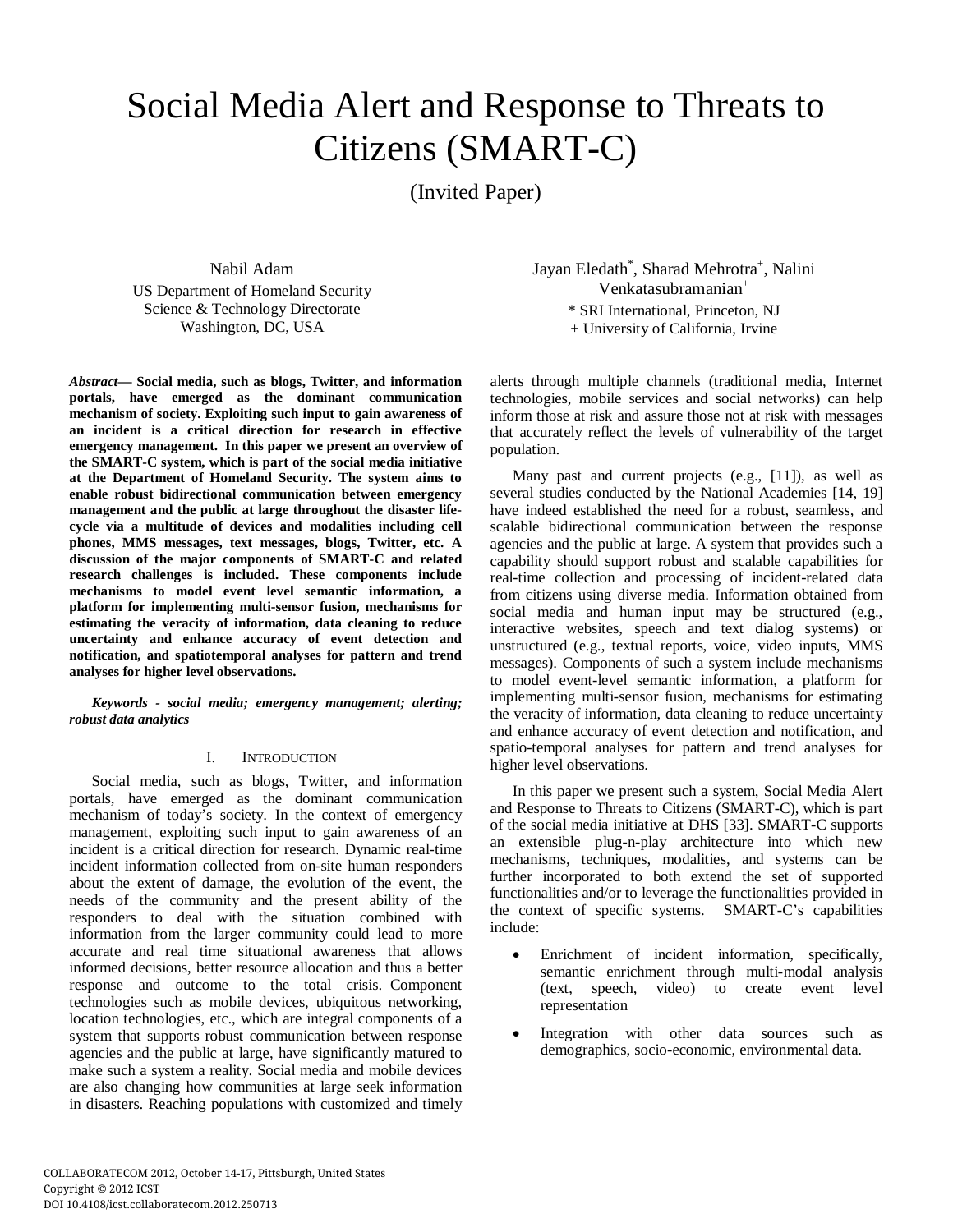- Enhanced response planning capabilities by utilizing enriched incident information and appropriate resource databases
- Allowing addition and/or request updates from various sensors (cell phones, surveillance cameras, etc.) in realtime for improved situational awareness.
- Querying targeted sensors for recent updates based on their location and capabilities.
- Targeted monitoring of social media feeds for event relevant information.
- Generation and customization of alerts for specific population groups based on contextual information such as location, physical disabilities, language impairments, and socio-economic factors.

The rest of this paper describes these capabilities and the research challenges to be addressed to achieve them.

## II. SMART-C VISION AND GOALS

## *A. Vision*

The vision of SMART-C is to design a flexible platform to support two-way responder/citizen collaboration that uses social media to enhance communications before, during, and after an emergency. The framework is envisioned for use throughout the disaster lifecycle, including warnings in anticipation of the event, alerting during the event, and postevent analysis and recommendations. This will be achieved through the integration of multiple data ingestion, enrichment and alerting technologies, through a design that is modular, scalable, and able to support both current and future needs.

SMART-C will support robust and scalable capabilities for real-time collection and processing of incident-related data (reports of conditions and locations, updates and assistance requests) from social media. Such data may be structured (e.g., interactive websites, speech, and text dialog systems) or unstructured (e.g., textual reports, voice, video inputs, MMS messages). The integrated SMART-C platform will include mechanisms to model event level semantic information, a platform for implementing multi-sensor fusion, mechanisms for estimating the veracity of information, data cleaning/de-noising to reduce uncertainty, and data enrichment utilizing both metadata as well as shallow content analysis.

The framework will also include a client sub-system through which alerts are generated, customized, and disseminated to citizens during disasters. One implementation of this application will operate on smartphone/tablet devices and desktops that can be used by first responders.

# *B. Goals*

SMART-C supports several modules and capabilities in a flexible manner such that as new capabilities and technologies arise, they can be more easily incorporated into the system. The overall goal is to first develop a baseline system that can be fielded in a few select locations across the country; implement solutions to new requirements derived from these field experiments and then roll the system out to multiple locations. SMART-C has the following features:

- Multi-modal Data Ingestion: ingest rich, multi-modal information obtained from many different types of sources.
- Full Disaster Lifecycle Alerts: produces alert generation and delivery for full disaster lifecycle (e.g., pre-incident warnings, precautions/advisories, and post-incident actions for seeking assistance and disaster mitigation)
- Customization: alerts will be customized for specific population groups based on contextual information such as current location, physical disabilities, language impairments, etc. The system will support interfaces to import contextual information from diverse information sources/feeds. These could be GIS data obtained/collected as a prior operation and/or dynamically acquired contextual information about the recipient during real-time alerting (e.g., specific conditions/status of recipient).
- Analytical Capabilities: the underlying technologies provide enrichment of incident information through multimodal event recognition; enhanced response planning using enriched incident information and resource databases; and geo-location of incoming multimodal data. Each stage of processing/analytics will extract increasingly rich and high-level semantic information from the data, beginning with raw data parsing, continuing with semantic extraction of individual events, and culminating in higher-level semantics with grouping and removal of redundancy.
- Manual Override: supports manual override (Responders and emergency management officials decide the severity of the alert and specify the precautionary measures). Manual override offers opportunity to validate the reliability of the alerts prior to delivery.
- Plug-n-Play Technology: supports the ability to add new information sources (e.g., Twitter feeds, citizenprovided data through text/multimedia messaging and voice calls), add new recipients, add new analytics, or delivery/dissemination mechanisms. This key feature will allow the system to be enhanced as new research and technologies are developed.
- Scalability and Robustness: supports graceful degradation to failures and scalability to large numbers of users and diverse customizations.
- Reliability: integrates algorithmic techniques to determine reliability of alerts based on reliability of information sources and through manual override.

## III. SMART-C ARCHITECTURE

The SMART-C architecture (Figure 1) is composed of servers - on which data are ingested, cleaned and analyzed to extract information that is customizable for first responders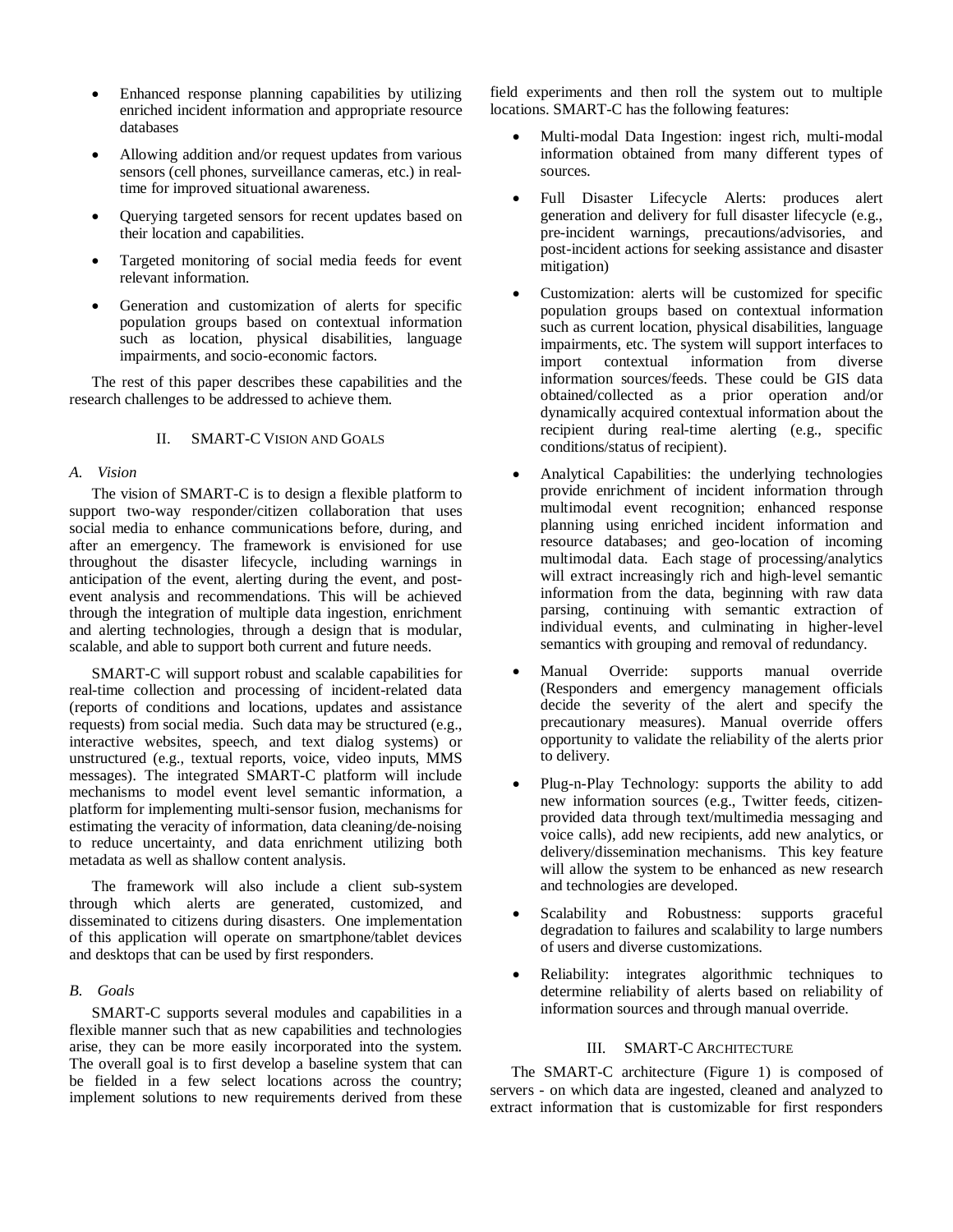and citizens – and client devices on which alerts are visualized.

dictate the kind of information to be provided in an alert are incorporated into a rule-base. This is used to generate



Figure 1. Figure 1: SMART-C consists of servers for data ingestion and enrichment, and alerting tasks, and client devices that visualize results and alerts.

The data ingest module handles citizen input from multimodal sources (voice, text, image, video). It pre-processes the received data based on its modality. For example, voice calls are transcribed and stored to support data sharing with incident management applications. The data enrichment module further analyzes the pre-processed data to extract semantic information. More specifically, this semantic enrichment is performed in the context of location determination and event representation. In addition, the semantic information extracted from multiple users' data is fused for event classification and disambiguation. Additional details are provided in Section IV B. This enriched event data is then processed to generate more targeted alerting by integrating the semi-structured event representation with other relevant local data such as demographics, socio-economics, weather, environmental and geo-spatial characteristics, and resource availability in different areas and jurisdictions. The GIS-enhanced information can enable decision makers (e.g., alert policy designers) to match the on-ground situation (using citizen inputs) and consequently determine alerting requirements in different areas. Policies that

messages for specific population groups that are categorized based on location, physical disabilities, language impairments, and socio-economics (e.g., people who do not own a car and rely on public transportation). For example, in the case of an industrial fire, the alert sent to people living closer to the industrial facilities storing hazardous chemicals would be different from the alert message sent to people living at a safe distance from those facilities.

This architecture is designed to address two key challenges: (1) while there's a large amount of information available from these new media sources, it is often less resilient during disasters - cellular networks, for example, are subject to overload or damage, limiting their efficacy in severely impacted regions; (2) the sheer size of the incoming data requires solutions that can sift through and handle large-scale data, and extract relevant, meaningful and grouped information. SMART-C addresses these challenges by being modular, processing multiple sources of information, supporting multiple alerting mechanisms and leveraging technology advances in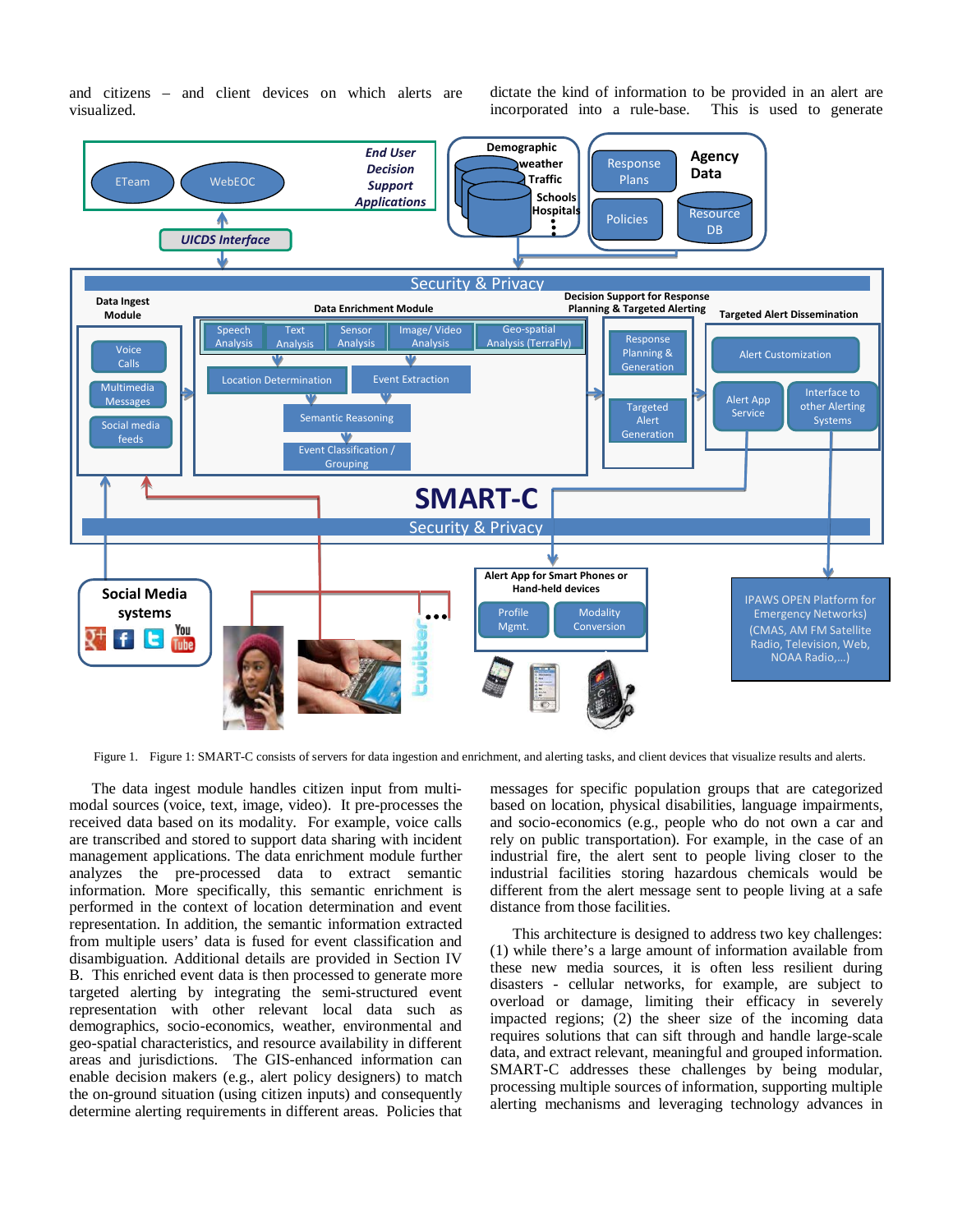cloud computing, distributed processing, text analytics, computer vision, machine learning and web services.

#### IV. SMART-C COMPONENTS

Each of the three components identified in Section III – data ingestion, enrichment and customized alerting – are now described in more detail.

### *A. Data Collection*

Information useful for creating situational awareness in emergency response situations is available from multiple sources and in diverse formats. Data collection architecture must be able to support capture of data from heterogeneous information sources. Furthermore, it must seamlessly scale to large-scale emergencies such as hurricanes /earthquakes, and continue to be operational in operating conditions during emergencies where failures and infrastructure disruption are a norm, and information may be missing and/or partially available. We discuss three challenges in design of a robust data collection architecture for emergency conditions we are addressing in SMART-C.

*Scalability*: In geographically spread disasters, such as earthquakes, the number of information sources and the resulting data generated may be very voluminous. Real-time processing and analysis of such data could overwhelm any computing and communication infrastructure. While dynamically acquired cloud resources alleviate some of the overheads (e.g., by parallelizing the analysis), scaling data collection to such potentially large data requires additional techniques. In particular, Smart-C supports mechanisms to dynamically adapt spatial and temporal granularity of data acquisition in order to optimize the overall situational awareness under resource constraints (e.g., network bandwidth) and source restrictions (e.g., maximum allowed queries to web site for a given unit of time). Such mechanisms enable prioritization of the collection of diverse data most useful for analysis and event modeling.

*Heterogeneity:* The data collection component in SMART-C enables ingest of information from multiple sources that generate data at different levels of semantic abstraction. To support a flexible and effective data collection from such disparate sources, Smart-C supports: (a) Structured approaches for modeling the information sources and the data obtained from them; (b) Languages and abstractions to specify the information needs of the specific response related applications. (c) Techniques to translate sensing information needs into specific sensing tasks that obtain data from the underlying sensors at appropriate quality levels. (d) Strategies to ensure resilient sensor data collection despite failures in the sensing and communication infrastructure and limitations in the sensor data processing mechanisms. In Smart-C, programming abstractions hide application programmers from having to deal with low-level sensor specifics – applications specify their higher-level data needs, which are then automatically translated into lower-level data acquisition plans. Furthermore, the underlying runtime is designed to seamlessly overcome errors and failures to the extent possible.

*Relevance* – One of the goals in data acquisition is ensuring that data collected is relevant to the event under consideration.

For example, an event hurricane may lead to acquiring tweets for related concepts. In Smart-C the design of the acquisition framework addresses four interrelated aspects of the problem: precision, recall, ranking, and clustering. Twitter can be viewed as a large stream of messages, only few of which are actually related to the event of interest. The precision aspect of the problem is to be able to accurately retrieve these relevant messages, avoiding retrieving too many irrelevant ones such that the analyst is not overwhelmed with a flood of irrelevant information. In turn, twitter messages might describe relevant sub-events using keywords and terms that are not present in the description of the event of interest. Hence, the retrieval challenge of the problem is to be able to get as many of the relevant messages as possible. In general, precision and recall are known to form a trade-off, as it is typically easy to achieve high precision but low recall and vice versa - therefore the challenge is to try to maximize both of them at the same time. The retrieved messages might describe just a few related subevents of a larger event. Thus it could be useful to cluster the messages (perhaps according to multiple analyst-specified criteria) such that each cluster corresponds to one sub-event. Finally, the analyst might want to see clusters and tweets inside clusters be ranked such that the most important information is presented first. Furthermore, all such information should be collected and presented to the analyst in a real-time fashion.

To address the precision challenge, context-based filtering techniques could be applied that would remove messages that are unlikely to be related based on the context of the event and the message [8]. A simple example is filtering out a message with known GPS location that is far from the event of interest created by the user who is not friend/follower of any other poster on the event. This is since it is likely to be just an opinion of that user on the event -- at best, rather than real first hand observation from a person on the ground. To improve recall, boosting methods [3] can be used that collect initial set of message related to the event, and then from the set choose new discovered frequent/ important additional keywords as query terms. Such query terms could also be chosen using ontologies such as SWEET. To rank clusters features such as messages size of clusters, reputation of people whose messages ended-up in the cluster, how many times messages have been retweeted, etc are used. Furthermore, Smart-C is exploring the role of topic modeling to detect subevents in the set of relevant messages and cluster them.

*Resilience to communication failures*: End devices, the communication medium, and the application context are subject to constant changes or failures in dynamic environments. For example, communication infrastructure may be damaged, devices can be turned on and off, users may move from one place to another and lose connectivity, networks may be congested and packets are dropped. Our prior experience in resilient sensing in disasters (real world exercises in the context of SAFIRE, RESCUE Extreme Networking[34,35]) has indicated that communication failures will occur and are often aggravated by the presence of hazards leading to loss of fixed infrastructures such as the Internet. Existing network delivery mechanisms are also sensitive to interference, noise and this can result in degradation of information quality even when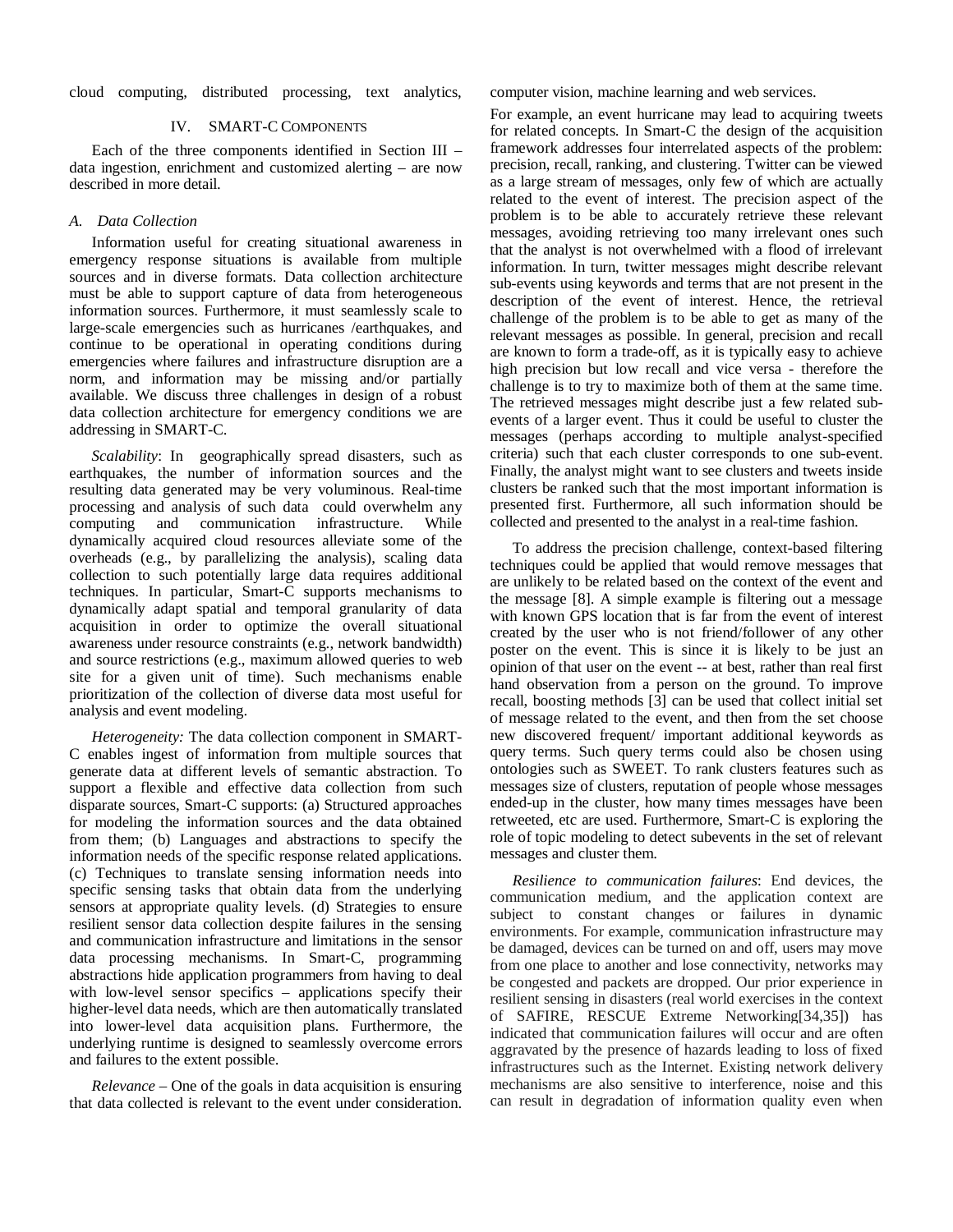infrastructure may be available. Mobility is an additional factor and the ability to perform resilient data collection from users on the move is challenging. The challenge is then to design endto-end data collection systems that can adapt to the unreliability of the network and communication infrastructure. Adaptation to failures and surge capacity demands are hard to realize using approaches at lower levels of the networking infrastructure (e.g. medium access and network layers of the ISO stack). More recent efforts aim to use middleware driven approaches to manage communication by exploiting and merging multiple networking technologies such as mesh network deployments, delay tolerant networks, and mobile adhoc networks [36,37,38,39]. The ability to create spontaneous networks where nodes have the ability to make communication decisions locally, using available knowledge of network status and taking into account information needs and tolerance parameters (timing, accuracy, reliability) is critical to enabling communication resilience. What is new and challenging is using these ideas to manage communication over diverse network technologies, leveraging the components' network capabilities seamlessly in a quality sensitive manner. Examples of techniques to enhance communication reliability include (a) exploiting multiple access technologies to form connected networks where networks are partially damaged or (b) techniques to exploit node mobility to ferry data to points from where they can be reliably uploaded when there is more significant network damage/loss.

# *B. Data Enrichment*

SMART-C is designed to ingest complex, multi-modal data from various sources. As such, there is a need for algorithms that are capable of analyzing the ingested data and extracting meaningful semantic information from it. With appropriate extraction, such modalities can provide a very rich source of situational information. While some existing systems support citizen input, SMART-C is designed to handle multi-modal data at a semantically richer level extracting meaningful situation information for alerting in real-time. Realization of such a system exploits advances in multimodal data processing including mechanisms for speech recognition (E.g., SRI's DynaSpeak and Decipher systemc) and natural language understanding for analysis of audio and textual inputs, as well as, image and video processing mechanisms to extract eventlevel information.

An example of such mechanisms embedded into SMART-C is our recent work in [24] that maps low-level features aggregated into Bag-of-Words (BoW) representations compiled over the length of the video clip. The approach used a Support Vector Machine (SVM) as the basic classifier for learning event models and used intersection kernels for all BoW features. The output of each classifier is the probability of event detection for each video clip. In [24] we showed that the proposed method performs well on the public TRECVID MED11 dataset, despite the complexity of the task and challenging nature of the data. We also showed that simple feature-fusion strategies (such as products of individual feature probabilities) outperform more sophisticated ones.

Another example analysis technology supported in SMART-C is the geo-localization of data from ad-hoc sensors

like cell phones and social media sources, which is crucial for providing first responders with situational awareness about an incident. This can be done at several levels of complexity, including usage of direct meta-data, analysis of speech data for landmarks or natural language directions, or complex computer vision algorithms that can localize images based on skylines or building facades. Having information about where the reported event occurred allows for various geospatial analyses that can support alert customization to subscribers. For example, TerraFly-based database queries regarding healthcare facilities, critical infrastructure, and demographic information can be used to determine who to alert and the information content that an alert should have.

In addition to supporting multimodal analysis techniques for multimodal event extraction, SMART-C supports a wealth of techniques that systematically exploits domain semantics in the form of disaster event ontologies, relationships embedded in the data, variety of contextual information (e.g., GPS), and spatio-temporal reasoning to enhance the data quality in the context of events extracted from diverse multimdoal information sources. It leverages data cleaning techniques developed as prior work including a domain-independent graphical-based entity resolution framework [10,11]. Such data cleaning techniques are used to reduce and/or mask the inherent uncertainty in automated algorithms for extracting<br>semantic information such as higher-level objects, semantic information such as higher-level objects, relationships, events, etc. from multimodal data which, in turn, can improve the reliability of the inference made on the data. We illustrate the usage of data cleaning techniques in the context of supporting situational awareness over data generated using state-of-the-art automated speech recognition systems such as Dynaspeak. In such systems, data is represented and used at different levels – in the form of words transcribed from speech using ASR, as speech segments annotated with intent, incident, emotions etc. and as situational data synthesized from conversations. Given uncertainty associated with automated analysis, data quality challenges arise at all the different levels of information processing. For instance, in speech recognition, such uncertainty arises in the form of N-Best lists or word graphs outputted by ASR systems. In order to generate a deterministic transcription, such systems output the top-1 (most probable answer) that often is wrong (specially when the speech is noisy or emotive) resulting in very high word error rates. In [28], we explored MLE based technique to exploit contextual information (e.g., word co-occurrences, location, etc.) to improve quality of transcription. Given an N-best list, our method outputs a set of words along with associated probabilities conditioned based on available contextual information. Given complexity of the MLE approach, a more efficient heuristic based on branch and bound method that can support real-time speech input was also developed. Our results [27] shows that significant quality improvements can result from using such a technique – 20-25% quality improvement of F1-measure for annotating images using speech. What is more interesting is that, as the noise level in speech increases (and thus the word error rate in the input speech increases), with the carefully designed and tuned strategy the relative improvement increases. Even for noisy data, we obtained F-measure of over 0.5 compared to 0.2 by ASR.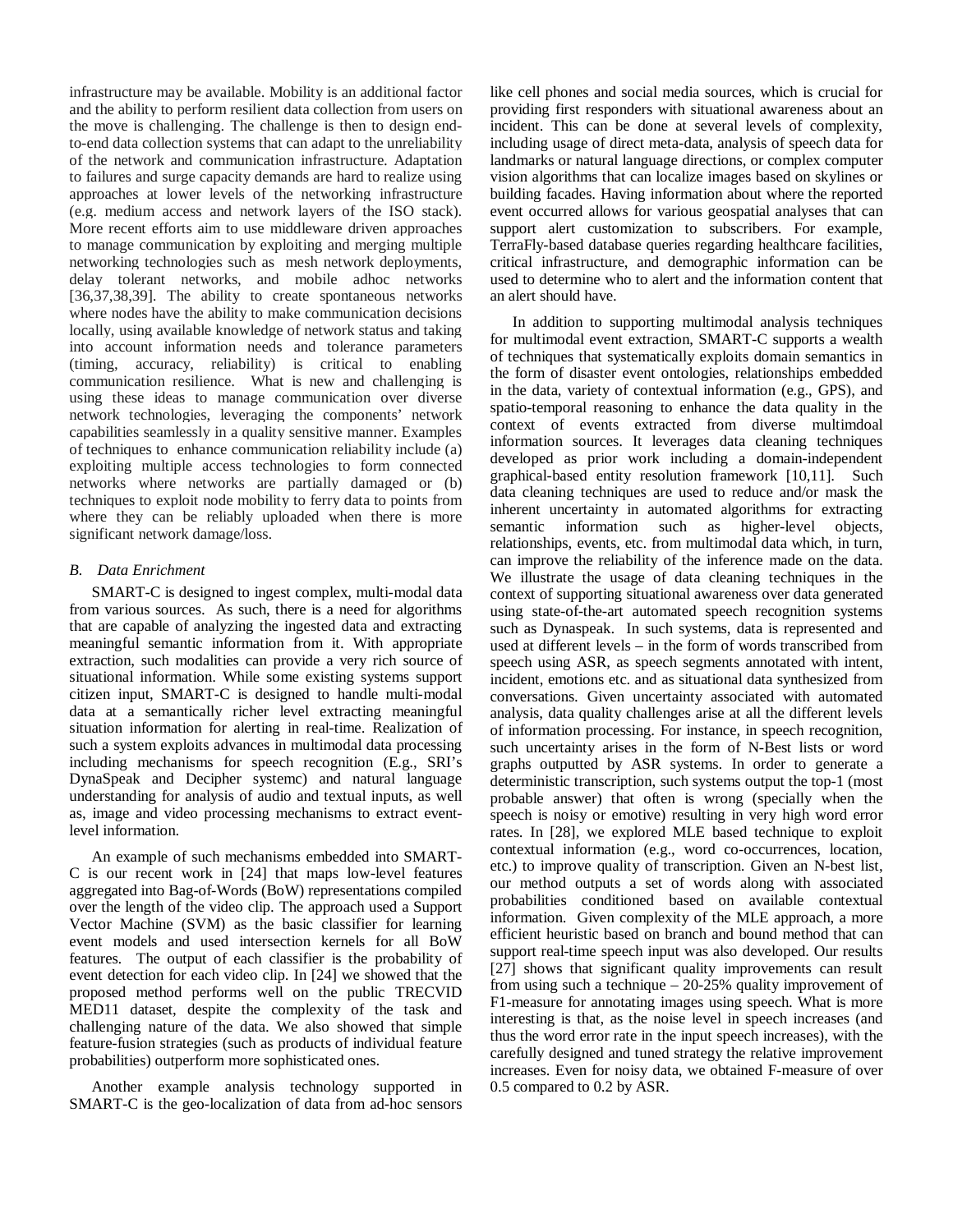While the above discussion illustrates benefit of exploiting semantics at the word level representation, data cleaning approaches can be expected to be even more effective at higher levels of data representation (i.e., event and situational level). The reason is that at the higher level, additional event level semantics become available that can be used to improve quality. For instance, if the underlying system has uncertainty whether a speech segment mentions the location of an individual being on the 14th floor or the 40th floor (a result of an ASR error percolating all the way through information extraction pipeline), we could eliminate the alternative of 40th floor with very high confidence if we knew that the building in question contains only 25 floors. While the above illustrates a simple instance of exploitation of domain knowledge, in general, we could exploit a variety of semantics in the form of context (e.g., who is the speaker, who is he speaking to, topic of conversation, emotional state, speaker location, time of speech), domain knowledge (rules, constraints), spatial and temporal reasoning, external knowledge (e.g., ontologies, and external information sources), as well as attributes of entities and events and the relationships among the events and entities. Such an exploration, based on our previous work on data cleaning in the context of relational and textual data [30, 31, 32] is currently ongoing. We are further exploring how data quality techniques can be used for semantic interpretation of multimodal including video data. Some initial work in this area can be found in [29].

## *C. Customized Alerting*

With the advent of mobile computing and the Internet, it is now possible to collect granular information and provide specific targeted messages – this is the cornerstone of SMART-C. For dissemination of alerts by the emergency response agencies to citizens, the SMART-C system leverages the recent growth in the number of citizens who are equipped with smartphones and/or are connected to the Internet. SMART-C alerting has two components – a user side app on a mobile phone and server side modules that generate and customize alerts for individual subscribers based on current context. The client module is an Alert Service Application that can be downloaded on smartphones using which users can directly receive customized alerts, which can be converted into the appropriate modality based on the user preference. SMART-C will be designed using an open architecture that will allow the integration of other alert dissemination modality platforms such as Integrated Public Alert and Warning System (IPAWS). Specifically, SMART-C will encapsulate a given alert in a CAP message in the Standard EDXL-DE envelope for delivery to the general public. This will enable us to use different channels including Commercial Mobile Alert Service (CMAS) for cellular broadcast, AM/FM broadcast, satellite broadcast, TV broadcast, Web, and NOAA radio service.

On the server side, the alert dissemination module will support customized delivery of alerts to specific subpopulations based on location and other contextual parameters. Based on the current status of the event and its expected propagation, status of various infrastructures, and information about the individuals (e.g., location, connectivity, special needs, etc.), an alerting component will generate and deliver

appropriate messages to the affected individuals. First, an audience or channel-mapping step will use prior knowledge about the alerting context to customize the audience set and channels based on dissemination needs and channel accessibility. A predefined, but modifiable policy determines which recipients should receive notification and the type of message to be sent. A flexible policy definition mechanism will allow customizations based on the type of event, the location, or geographical information, leveraging our previous work [10]. The policy-based architecture will also determine whether and how often an individual user may be reached as the event evolves and the required protective actions change. This message will be transmitted, after human verification via existing underlying communication technology infrastructure (e.g., IPAWS).

*Enabling reliable alerting in the presence of communications failures*: Existing alerting and messaging mechanisms prespecify a communication strategy (e.g.broadcast, multicast, unicast) to reach a given set of recipients using specific communication modalities (e.g. email, SMS-based cellphone alerts). Pervasive networking SMS-based cellphone alerts). environments of today consist of multiple heterogeneous wired and wireless networks that co-exist and overlap spatially and/or temporally; that if combined, can potentially render opportunities for enhanced and resilient dissemination performance[40]. Future systems must include the ability to adapt on-the-fly both the dissemination strategy (broadcast/multicast/unicast) and the networks over which content is delivered based on current recipient context (location, device availability) and network context (what networks are deployed and their current availability) and application level information (user priorities/preferences, crisis context).For instance, broadcast might be appropriate to reach a large pool of recipients with stringent time constraints (despite the cost of data delivery to non-desired recipients); multicast may be preferred for dissemination of customized information to a small pool of recipients (despite of the cost of network overlay maintenance). Another key challenge is to develop protocols that can exploit geographical and social correlations in the information dissemination process for more efficient and targeted alerting. In our prior efforts on personalized alerting in disasters we have observed that information needs, societal relationships and evolution of disaster events are all geocorrelated. For example, the set of recipients of a message are often geocorrelated (e.g. the community associated with an elementary school including teachers, staff, parents and students). Societal context is also relevant in adapting the alerting content for broader reach e.g. language translation for non-English speaking communities in a neighborhood. Disasters and their spread are dynamic and often geo-correlated (e.g. tornadoes) – it is as important to warn citizens that the tornado has moved away as it is to warn those who are likely to be impacted. Typical failure models assume uniformly random failure in the overall network[41,42]; further research is required to understand how a continuous series of geographical failures in ongoing events or "moving events" (e.g. tornadoes) can impact dissemination.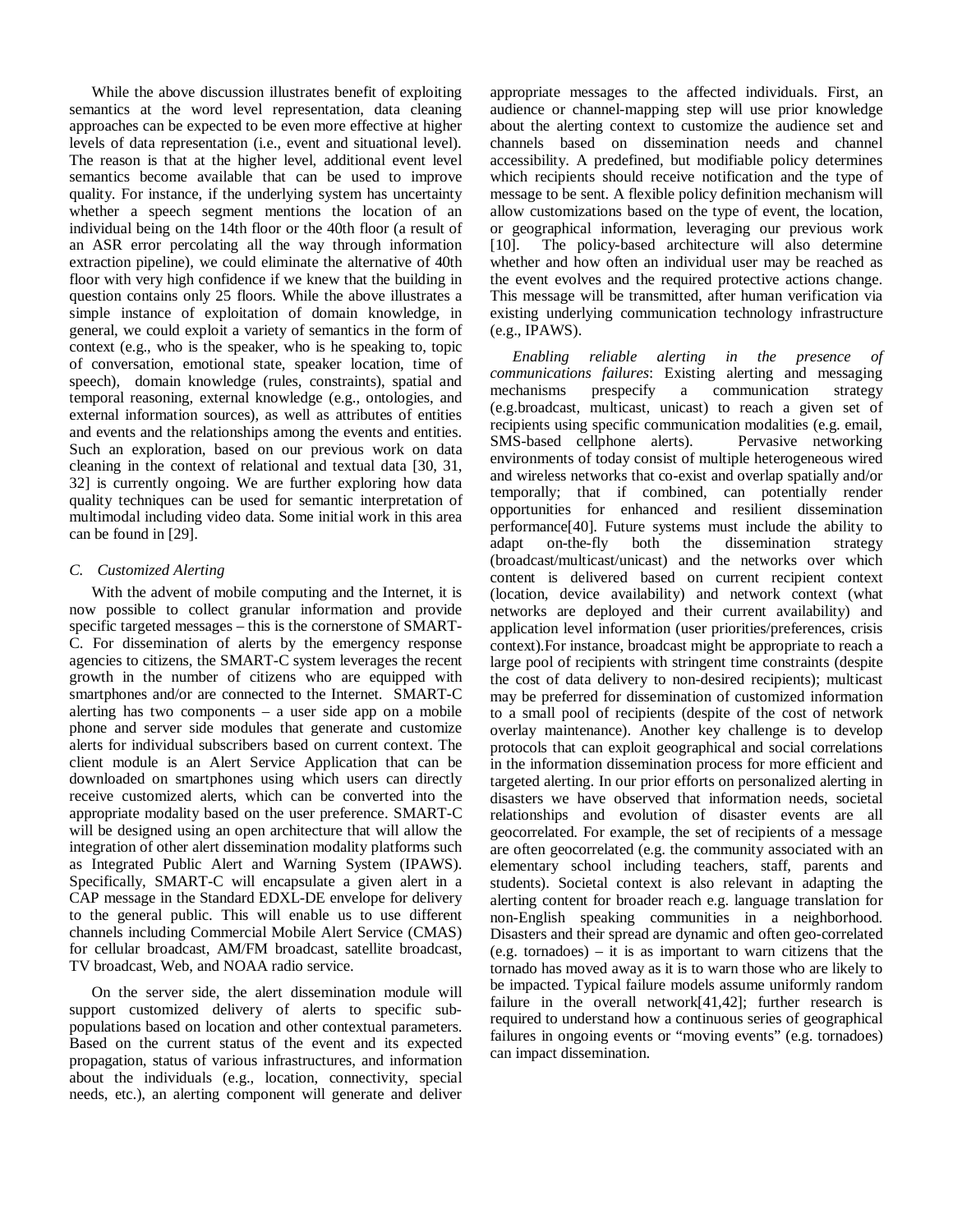#### V. RELATED WORK

Smart-C embodies a large number of technologies (including smart-phones, cloud computing, social media, data collection, information enrichment, multimodal data analysis, GIS reasoning and alert generation) that work in synchrony to provide a platform for bidirectional communication between response agencies/personnel and the citizens with the objective of creating improved awareness and alerting. Research and development in such technologies is progressing at a rapid pace (in the emergency management domain as well as other domains). We focus our discussion on related work on two such relevant technologies (a) analyzing social media for event awareness, and (b) systems for alert generation.

#### *A. Analyzing Social Media for Situational Awareness*

Social media, such as Twitter, contains large amounts of user-contributed content for a wide variety of real world events, concepts and entities. Recent studies have explored diverse ways in which individuals have used Twitter during disasters and identified opportunities such information offers for disaster response. [4] studied statistical differences in ways Twitter was used during different types of mass convergence events - political conventions versus crisis situations such as Hurricane Ike, and Gustav. In [23], authors analyzed tweets related to Oklahoma grass fires and Red River floods to identify features/aspects of tweets most important with the objective to guide IT researchers on the nature of extractors to build for situational awareness. Their work emphasized the need for robust extractors for location, location references, and situational updates. The ongoing work on Smart-C addresses exactly these challenges. Another related study [1] explored the tweets generated by on the ground medical teams during Haiti disaster. The work established the major role a tweet-based communication system could play in coordinating an effective response by providing an open channel through which responders/ citizens on the ground could request appropriate assistance/resources.

Recent work on analyzing tweets for information has focused on event/entity detection and resolution in tweets, techniques to group/cluster tweets about the same event/ same topic, classify tweets based on relevance to given events, and analyzing tweets for trend detection. Challenges in tweet analysis arise due to poor quality of the tweets, ungrammatical construction of the messages, extensive usage of acronyms, as well as extensive dependence on the appropriate context to properly interpret the tweets. In [4], authors explore various ways to select a set of most important tweets from a collection of tweets about an event that have high textual quality, are related to the associated event, and are useful (viz., are informative) for the event. In [4] authors address the challenge of distinguishing between real-world events and non-event messages and identifying events in real time on Twitter. In [2] they first group events that are topically similar together using an online clustering technique. Four kinds of Twitter message's features help detecting clusters that are associated with events. Temporal features are mainly about the volume of messages for an event during its associated time. Social features including retweets and mentions are using for capturing the interaction of users in a cluster's messages. Topical features describe the

topical coherence of a cluster, based on a hypothesis that event clusters tend to revolve around a central topic, whereas nonevent clusters do not. Also non-event clusters often center on a few terms (e.g. "sleep", "eat") that do not reflect a single theme. Using the above features an event classifier (that classifies tweets into event or non-event) is trained by applying standard machine learning techniques.

The work in [4] explores mechanisms to detect emergent topics in Twitter stream using user-assigned hashtags. A sliding time window (about one hour for Twitter) is used to detect unusual shifts in correlations of tag pairs in a window that is considered to be an indicator of an emergent topic. Another similar system is TwitterMonitor [9], which also detects trends in twitter streams.

While the above work is general and not specific to emergency management domain, in [22] authors have explored applying machine learning techniques (e.g., SVM) to classify tweets during mass disruptions to identify local/on the ground tweets from others, separate between original information and derived information (e.g., in the form of repost, re-tweet, etc.). The classification is done based on meta information such as number of followers, follower growth, initial follower count, friend count, etc. and not does not exploit content features. The authors are able to achieve 70% accuracy in labeling tweets as being generated on the ground or remote

# *B. Alerting Systems and Technologies*

Alerting systems aim to provide information to the public at large specifically to encourage self-protective actions, such as evacuation from endangered areas, sheltering-in-place, and other actions designed to reduce exposure to natural and human-induced threats. Effective information dissemination during crises consists of conveying accurate and timely information to those who are actually at risk (or likely to be), while providing reassuring information to those who are not at risk and therefore do not need to take self-protective action. Alerting systems and technologies have been long studied by social scientists  $[12, 20, 25, 6, 21, 10]$  – such studies indicate that the key factors that introduce challenges to effective information dissemination in crisis situations include time constraints (i.e. the amount of warning time), accurate targeting of warning and delivery of personalized alerts that are relevant to an individual's specific context.

For example, warning time can range from no warning (a sudden terrorist bombing) to a minute or less (real-time seismic alerts), to several minutes (tornadoes) to days (hurricanes). Effective warnings provide clear information both on who is at risk—i.e., who must act on the warning—and who is outside the zone of danger. To motivate action, alert information must specify what geographic areas and what populations are at risk, while reassuring those not at risk that they need not take selfprotective action. The strategies employed must thus incorporate place-specific data to ensure that the information that is communicated accurately reflects differential levels of vulnerability. The final challenge is in the customization of the delivery process that must accommodate the public's use of multiple communications media and the fact that on any given day the public is highly mobile. To add to this fact, the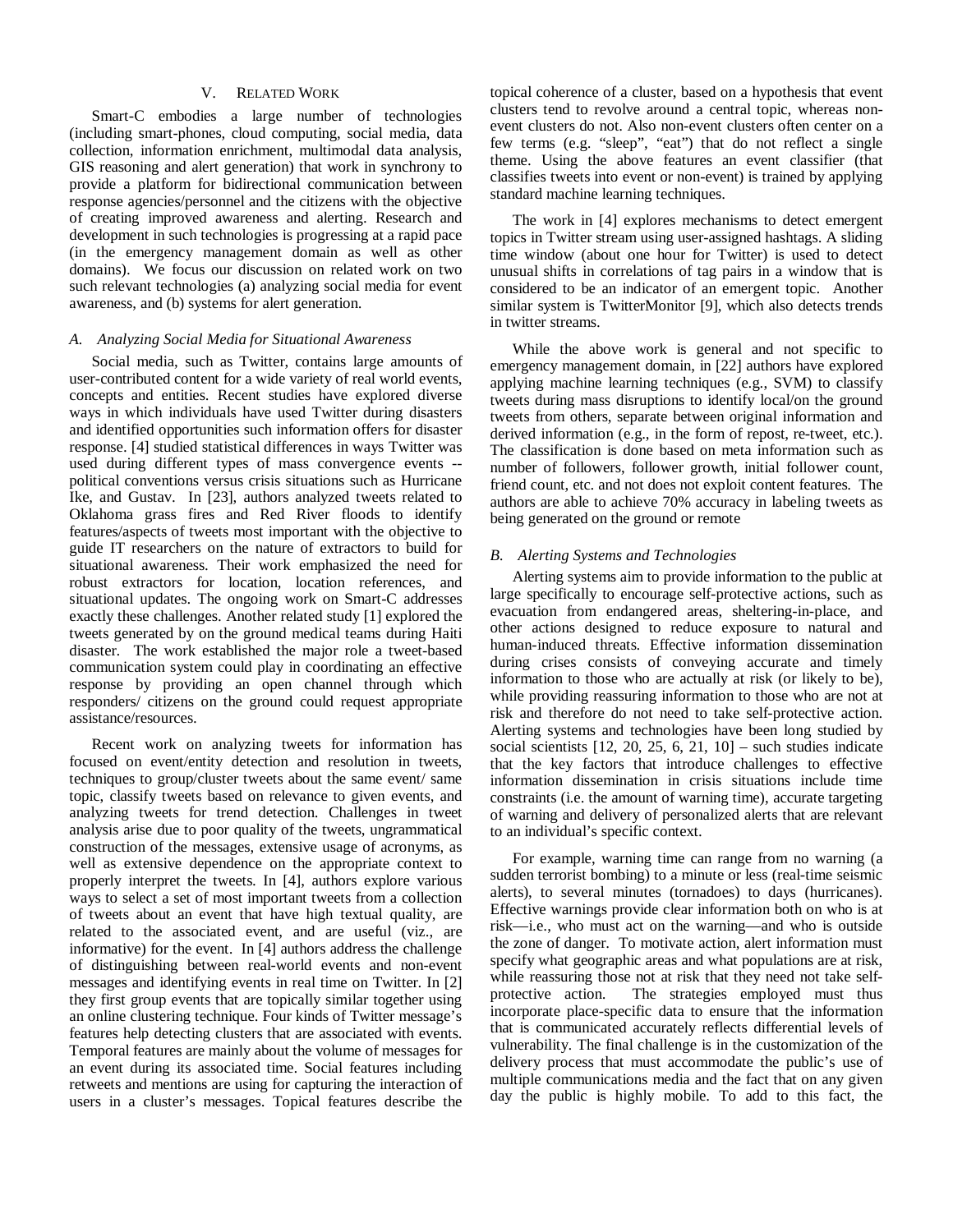infrastructure over which dissemination is conducted may have been destroyed, partially failed and overloaded.

The eventual goal of alerting system design and implementation is to provide timely, valid, and accurate information to those at risk in appropriate formats and communication channels such that the messages elicit appropriate self-protective behavior on the part of recipients. Prior efforts such as the RESCUE and SIGNAL projects (http://www.itr-rescue.org), have developed an understanding of the key factors in effective dissemination to the public. Infrastructures such as the NOAA Weather Radio All Hazards (NWR) and the Emergency Alert System (EAS) [13], along with standards like SAME and CAP can provide the basic mechanisms for the dissemination of the warnings over dedicated radio frequencies and public media. Furthermore early warning systems, like the Local Tsunami Warning [5] and the USGS Shakecast have a similar approach for the dissemination of warnings. Push-based technologies such as reverse 911, SMS based messaging, and auto-dialers provide limited opportunities for targeted messaging based on geographical and user specific context, but have experienced problems with accuracy, scalability and reliability and do not support the customization and prioritization required for effective response. Recent studies on communication behavior in disasters indicate that the public is becoming more proactive in using new technology advances that provide anytime, anywhere connectivity. Several groups in industry and academia are also investigating analysis of social media, such as analysis of information diffusion in social media [17] machine learning to determine high-value data in social media [23] or sentiment analysis [18]. What is lacking, however, is a system utilizing these trends and citizen provided information in the design of an alerting system.

A plethora of mobile applications have been developed (often to address specific events or specific platforms) – imapWeather (for the Iphone platform) and WeatherBugElite are example alerting systems that focus on weather advisories based on reports from the National Weather Service (NWS). Such systems monitor the current location/geography of the subscribers and alert them to severe weather conditions that they may encounter; apps may also allow users to subscribe for multiple locations simultaneously (to monitor safety of friends and family). Weather Bug Elite includes the ability to provide enhanced map based interfaces, extended forecasts and other user level features (summaries, GPS tracking etc.).

While existing systems offer relevant functionality (e.g., alert dissemination based on weather reports, location-based alerting, mobile app based alert delivery), there are several limitations of these systems when used in the context of disaster alerting, First, these systems primarily focus on weather-related alerts and their utility in the context of other hazards (e.g., wild-land fire) is limited. It is unclear how well these applications and their associated frameworks can operate robustly when the scale of the deployment is large or when there is significant damage to the infrastructure. In contrast, SMART-C incorporates input from multiple sources such as social media feeds, multimedia messaging, and citizen reports into alert generation. Data from such sources could significantly improve reliability, accuracy, and customization.

SMART-C additionally offers the ability for geo-spatial analysis for fine-grained customization of alerts (e.g. geocontext such as vicinity to chemical factories). Finally, the policy-based alerting platform in SMART-C enables alerting functionality during all phases of the disaster lifecycle.

#### VI. CONCLUSIONS AND FUTURE WORK

SMART-C is unique since it incorporates an integrated system capable of ingesting multi-modal data from many different sources and performing analytics to create a coherent picture of the event. Technologies that aim to derive input from individual sources (e.g., NWS) do not face challenges related to dealing with multiple sources of rich information, including disambiguation and removal of redundancy related to one event. The additional modalities could include rich information such as images or videos – the analysis of such data has not been the focus of existing social media studies, and is a key strength of the SMART-C approach and framework. In addition, since the system is designed using a plug-and-play, modular approach, such existing work is complementary; and additional sources and analytics can be easily plugged in through the service architecture.

#### ACKNOWLEDGEMENTS

Smart-C is being developed by a team of colleagues from Florida International University (Naphthali Rishe), Rutgers University (Vijay Atluri, Basit Shafiq, Soon Chun, Jaideep Vaidya), SRI (Zsolt Kira, Dalton Pont), and University of California, Irvine (Dmitri Kalashnikov, Stylianos Doudalis, Mehdi Sadri, Ye Zhao). Their contributions to the concept, design, and architecture of Smart-C are gratefully acknowledged.

#### **REFERENCES**

- [1] [Sarcevic, Aleskandra, Leysia Palen, Joanne White, Mossaab Bagdouri,](http://www.cs.colorado.edu/~palen/Home/Articles_by_Year_files/Sarcevic-et-al-HaitiMedicalTwitterers.pdf)  [Kate Starbird, Kenneth M. Anderson, \(2012\). "Beacons of Hope" in](http://www.cs.colorado.edu/~palen/Home/Articles_by_Year_files/Sarcevic-et-al-HaitiMedicalTwitterers.pdf)  [Decentralized Coordination: Learning from](http://www.cs.colorado.edu/~palen/Home/Articles_by_Year_files/Sarcevic-et-al-HaitiMedicalTwitterers.pdf) On-the-Ground Medical [Twitterers During the 2010 Haiti Earthquake 2012 ACM Conference on](http://www.cs.colorado.edu/~palen/Home/Articles_by_Year_files/Sarcevic-et-al-HaitiMedicalTwitterers.pdf)  [Computer Supported Cooperative Work, Bellevue, WA.](http://www.cs.colorado.edu/~palen/Home/Articles_by_Year_files/Sarcevic-et-al-HaitiMedicalTwitterers.pdf)
- [2] Foteini Alvanaki, Sebastian Michel, Krithi Ramamritham, Gerhard Weikum: See what's enBlogue: real-time emergent topic identification in social media. EDBT 2012: 336-347
- [3] H. Becker, M. Naaman, and L. Gravano Selecting Quality Twitter Content for Events, in Proc. of the Fifth Intl. AAAI Conference on Weblogs and Social Media (ICWSM), 2011
- [4] H. Becker, M. Naaman, and L. Gravano, Beyond Trending Topics: Real-World Event Identification on Twitter, Hin Proc. of the Fifth Intl. AAAI Conference on Weblogs and Social Media (ICWSM), 2011.
- [5] G. L. Crawford, "Noaa weather radio (nwr) a costal solution to tsunami alert and notification," Natural Hazards, vol. 35, no. 1, May 2005.
- [6] K. Dow and S. L. Cutter, Emerging Evacuation Issues: Hurricane Floyd and South Carolina, Natural Hazards Review 3:12-18, 2002.
- [7] [Hughes, Amanda and Leysia Palen \(2009\). Twitter Adoption and Use in](http://www.iscram.org/ISCRAM2009/papers/Contributions/211_Twitter%20Adoption%20and%20Use%20in%20Mass%20Convergence_Hughes2009.pdf)  [Mass Convergence and Emergency Events. Proceedings of the 2009](http://www.iscram.org/ISCRAM2009/papers/Contributions/211_Twitter%20Adoption%20and%20Use%20in%20Mass%20Convergence_Hughes2009.pdf)  [Information Systems for Crisis Response and Management Conference](http://www.iscram.org/ISCRAM2009/papers/Contributions/211_Twitter%20Adoption%20and%20Use%20in%20Mass%20Convergence_Hughes2009.pdf)  [\(ISCRAM 2009\), Gothenberg, Sweden.](http://www.iscram.org/ISCRAM2009/papers/Contributions/211_Twitter%20Adoption%20and%20Use%20in%20Mass%20Convergence_Hughes2009.pdf)
- [8] Hojjat Jafarpour, Jay Lickfett, Kyungbaek Kim, Bo Xing, Sharad Mehrotra, Nalini Venkat, (2009), "A Policy Driven Meta-Alert System for Crisis Communications", DHS Workshop on Emergency Management: Incident, Resource, & Supply Chain Management 2009